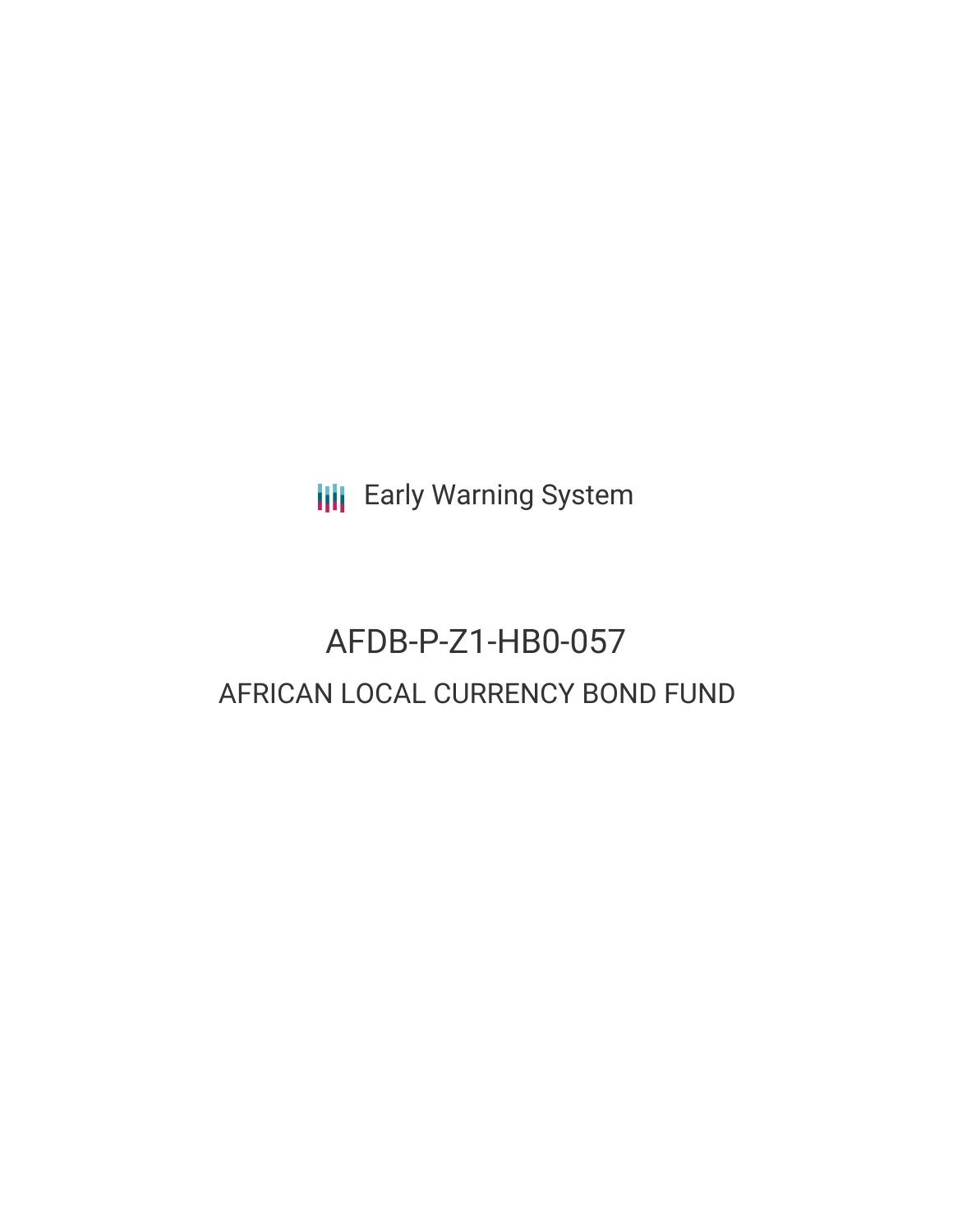

# Early Warning System AFRICAN LOCAL CURRENCY BOND FUND

## **Quick Facts**

| <b>Financial Institutions</b> | African Development Bank (AFDB)                               |
|-------------------------------|---------------------------------------------------------------|
| <b>Status</b>                 | Approved                                                      |
| <b>Bank Risk Rating</b>       |                                                               |
| <b>Voting Date</b>            | 2018-01-31                                                    |
| <b>Borrower</b>               | *Borrower information not provided at the time of disclosure* |
| <b>Sectors</b>                | Finance                                                       |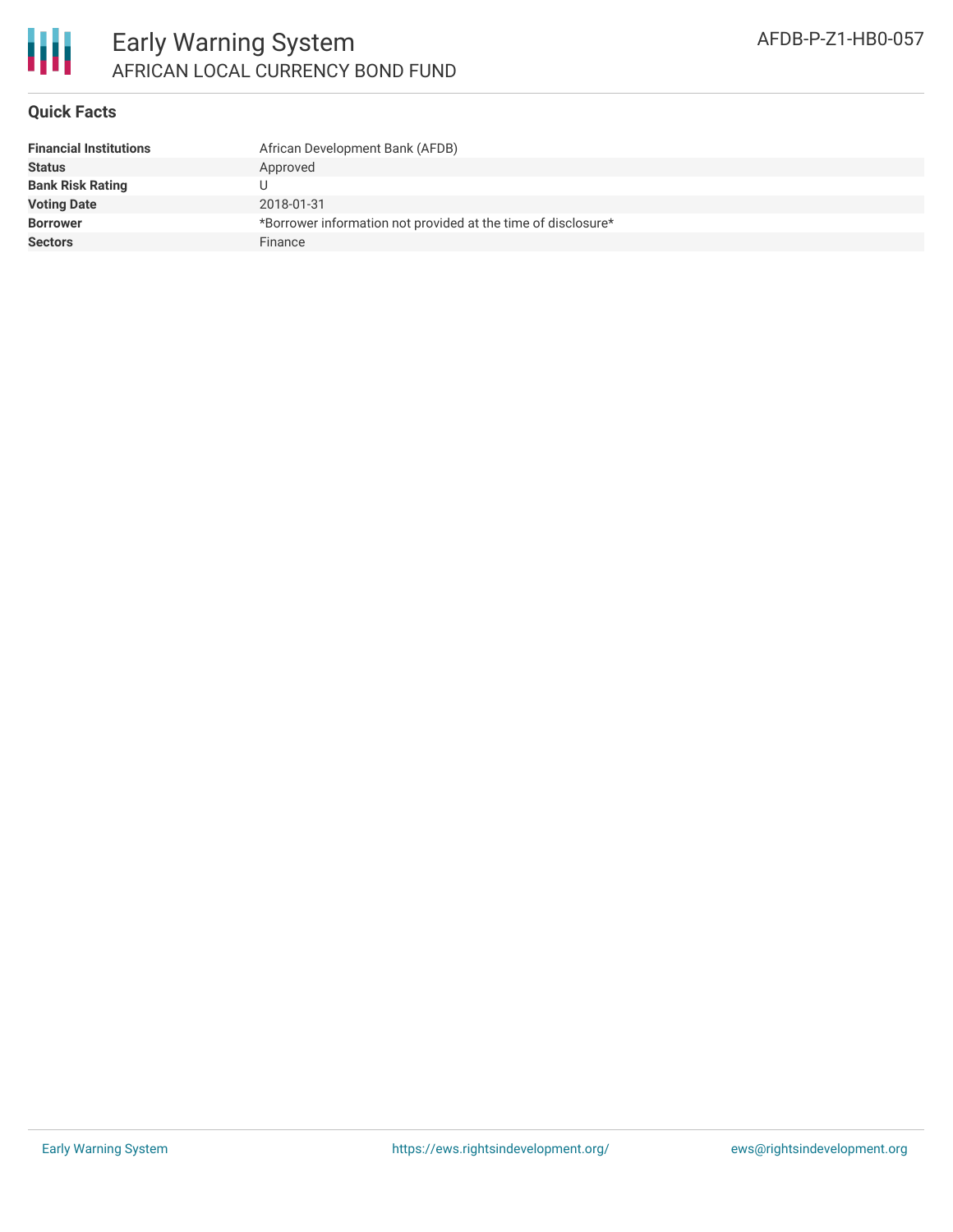

# Early Warning System AFRICAN LOCAL CURRENCY BOND FUND

# **Project Description**

Project description not provided at the time of disclosure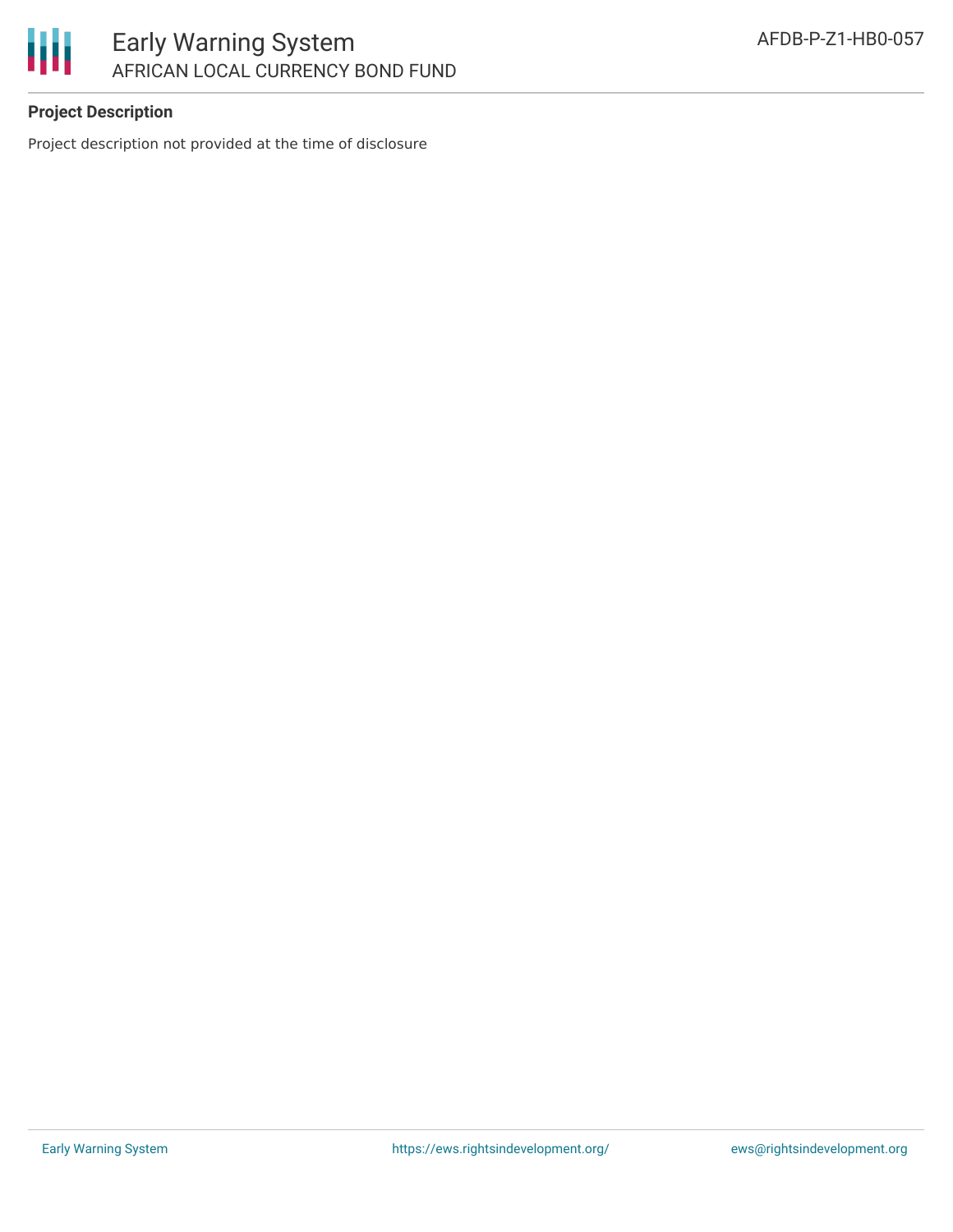

### **Investment Description**

African Development Bank (AFDB)

**Total cost**: 20584800 **Currency**: UAC

**Source(s) of financing**

**AfDB**: 8005443.7